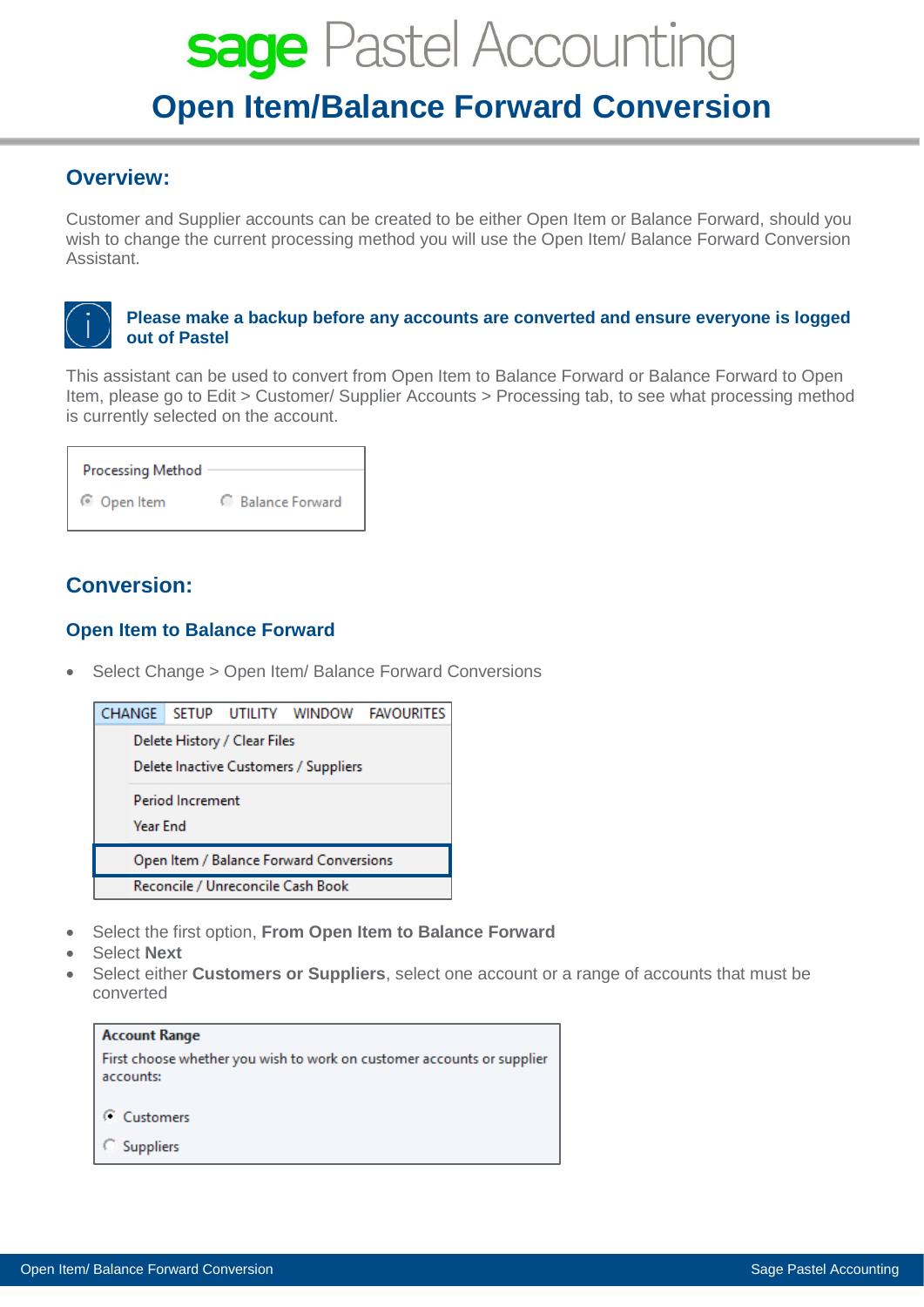| Now choose a range of accounts to work on. To select one account only,<br>enter the same account in the From and To boxes. |  |  |
|----------------------------------------------------------------------------------------------------------------------------|--|--|
| <b>From Customer</b>                                                                                                       |  |  |
| To Customer                                                                                                                |  |  |

- Should all the accounts be selected you will receive the following message
- Select **Yes** to continue or **No** to make a new selection



• Select Process > Finish

**If there are amounts outstanding on an account and you convert from Balance Forward to Open Item, you will have a transaction line on the age analyses and statement that shows the conversion.**

**Age Analysis:**

| Customer Age Analysis for Monthly Customers as at 31/01/2018 |                 |              |         |         |         |          |           |
|--------------------------------------------------------------|-----------------|--------------|---------|---------|---------|----------|-----------|
| Name                                                         |                 | $120 +$ Davs | 90 Days | 60 Davs | 30 Days | Current  | Total Due |
| Customer: 001<br>01/01/2018                                  | <b>BF/OI-11</b> | 0.00         | 0.00    | 0.00    | 0.00    | 1.100.00 | 1,100.00  |

#### **Statement:**

| Account         | Date            | Page                            |          |        |
|-----------------|-----------------|---------------------------------|----------|--------|
| 00 <sup>1</sup> | 28/02/2018      |                                 |          |        |
| Date            | Reference       | Description                     | Debit    | Credit |
| 01/01/2018      | <b>BF/OI-11</b> | Balance forward to<br>Open item | 1.100.00 |        |

We recommend that the account is zero before converting from Balance Forward to Open Item, but if the transaction above does not bother you, you can proceed with the conversion, follow the steps below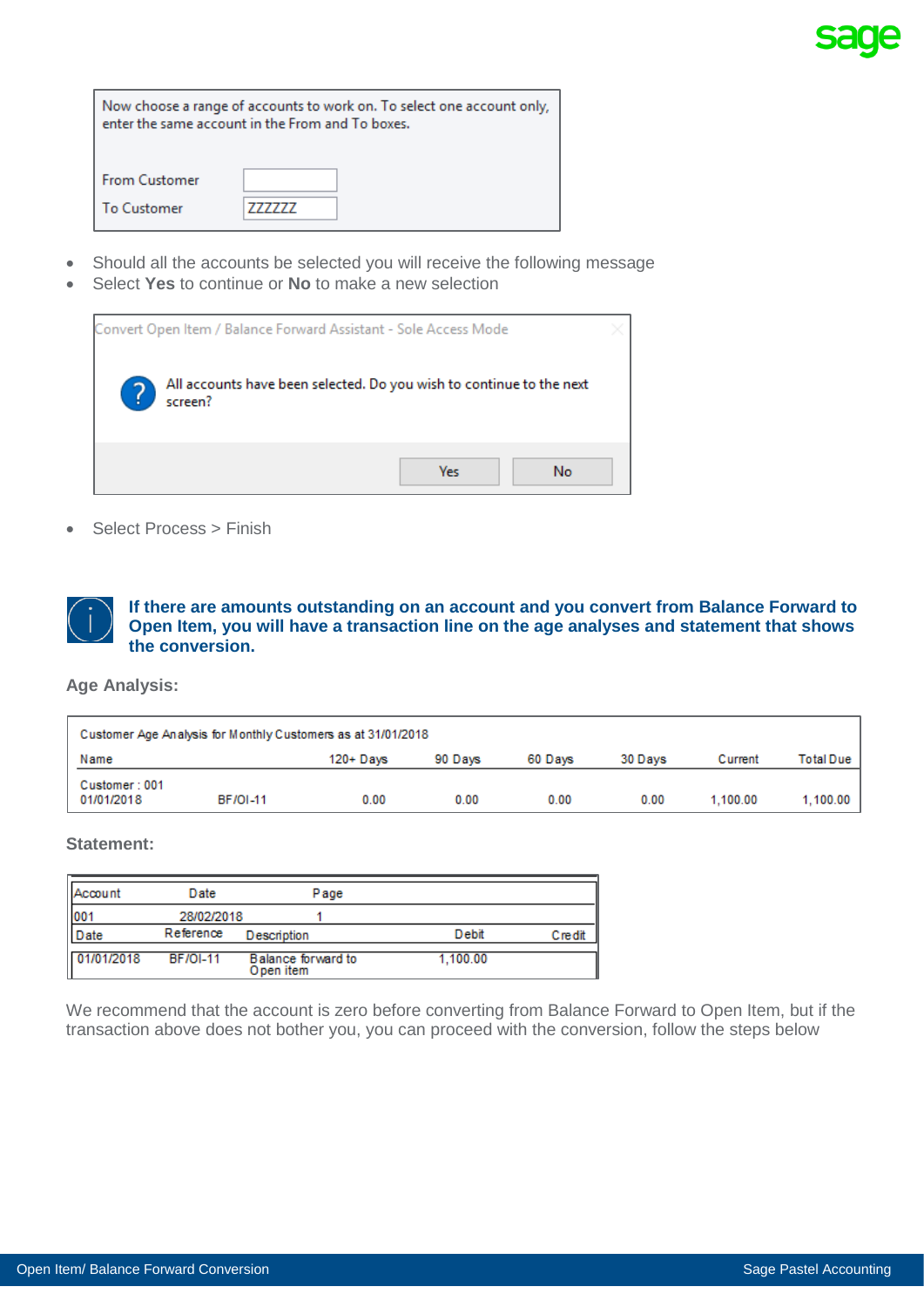#### **Balance Forward to Open Item**

- Select Change > Open Item/ Balance Forward Conversions
- Select the first option, **From Balance Forward to Open Item**
- Select **Next**
- Select either **Customers or Suppliers**, select one account or a range of accounts that must be converted
- Select **Next**
- **Entry Type selection: C**hoose an entry type for the system to use in the conversion. The system creates open item transactions for the existing balances in the system.
	- **EXECOUNTS IN ACCOUNTS WILL USUALLY USE Sales as an entry type**
	- **EXECOUNTER IN SUPPLEY 12 SUPPLEY 15 ISS** Supplier Accounts will usually use Purchases as an entry type

| <b>Balance Forward to Open Item Options</b>                                                                                                                                                                                                                                                                                                 |
|---------------------------------------------------------------------------------------------------------------------------------------------------------------------------------------------------------------------------------------------------------------------------------------------------------------------------------------------|
| When you convert from open item to balance forward, processing is<br>automatic and requires no additional information. However, when you<br>convert from balance forward to open item, you need to supply additional<br>information, since Pastel creates open item transactions. You supply this<br>information in the next three screens. |
| Please choose an entry type to use when creating transactions. Choose an<br>entry type you use for customer / supplier journals:                                                                                                                                                                                                            |
|                                                                                                                                                                                                                                                                                                                                             |

- Select **Next**
- On this screen you need to select how the system must write your transactions, read through the options below and make your selection



- Select **Next**
- Select the period you wish to convert in, ensure you selected the correct period, if the wrong period is selected your ageing on the accounts will be incorrect